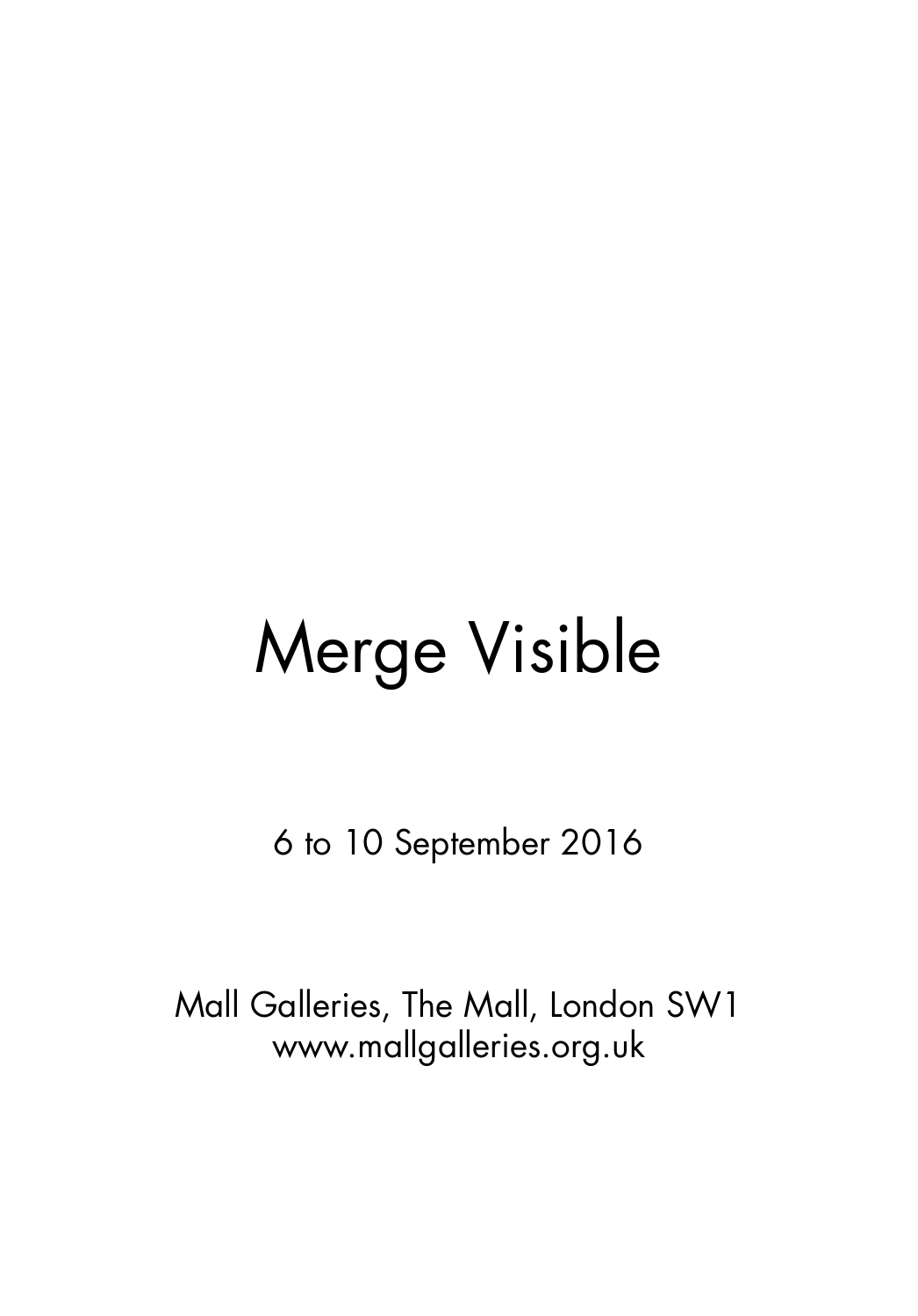*Merge Visible* /me:dx/ /'vizib(a)l/ *definition: an action in Photoshop which flattens separate layers together to make a unified image.*

Mall Galleries presents *Merge Visible*, its first exhibition of digital collage in contemporary fine art photography. This exhibtion features work by six eminent practitioners, all of whom utilise computer software to create imaginative compositions, part reality, part fantasy, offering a window into the world around us.



Deborah Baker explores the cycles of life and seasonal change through

the techniques of montage and layering, which she applies to photographs of plants as they grow and develop in her woodland garden. The aim is the representation of the subject "… in a recognisable and arresting form, emphasised by the methods of process and production unique to digital photographic imagery." Exemplifying this effect especially well is Baker's *Betulanimbusi* (2013), in which crisp, chiaroscuroed leaves, frozen in free fall, exude theatricality well beyond traditional botanical art.

Lisa Creagh is likewise inspired by plant life. However Creagh prefers mainly generic, shop bought, hothouse bred varieties. These she photographs in her studio - under controlled lighting, using photographic techniques such as soft focus and hard edges - from all sides and in all states of budding to drooping. Next, Creagh assembles, manipulates and repeats individual images until a random but decorative pattern emerges, in the style of Islamic floral carpets, which were thrown down in the Persian desert by nomadic tribes to create an 'instant garden' in the sand. One can see this inspiration most clearly in Creagh's largest exhibit, *Floriculture 2* (2015).

Ellie Davies' exhibits explore the essential character of forests, in particular as "potent symbols in folklore, fairy tale and myth, places of enchantment and magic as well as danger and mystery." Davies achieves this by 'interposing' pictures of mature and ancient forests with images of constellations taken by the Hubble telescope, thus creating pictures that convey with bewildering beauty the fundamental otherness of the forest landscape, as captured so well in *Stars 15* (2015).

Barbara Nati focuses on the dangers of environmental degradation. Using digital montage techniques, Nati creates dystopian visions of the future – none more discordant than *The House of this Evening, All Mine #1* (2013), in which a ramshackle tenement occupies a treetop, with dark clouds overhead. These premonitions, which Nati has described as 'postcards from the future', deliver social and ethical messages about the environment we are living in today.

Emily Allchurch's oeuvre addresses the environment too, although with a focus on urban locations. Her practice creates a dialogue with historical artworks, using photographs that she takes on site, to reconstruct the original in a contemporary idiom. Each artwork is a journey around a city or place, compressed into a single scene, to reveal a modern social narrative. In the example of *Babel London (after Bruegel)*, hundreds of photographic fragments reimagine London as a modern-day Babel - a chaotic construction site, a "celebration, as well as a warning about architectural hubris."

Suzanne Moxhay merges elements to create fictional worlds which possess a reality of their own. Moxhay accomplishes this by creating crude stage sets on glass panels from cut-out fragments of books, magazines and paintings, which she photographs and manipulates. She "work[s] intuitively with the material, finding points of connection between parts of images." In so doing, Moxhay conceives images of surreal spaces, reminiscent of empty film sets – staged scenes pregnant with narrative potential.

Although these artists have swapped easel and canvas for computer screen and software, they are without doubt heavily influenced by the more traditional practice of fine art painting. Emily Allchurch, perhaps the most, as her works are contemporary reconstructions of particular Old Master paintings by the likes of Bruegel and Piranesi. Deborah Baker admits that the abstract nature of her images is indebted to abstract expressionism and its practitioners, from Willem de Kooning to Jackson Pollock. While according to Lisa Creagh, her works owe much to Dutch Flower paintings and Byzantine ecclesiastical art, as well as Islamic geometrical designs. Barbara Nati acknowledges the influence of nineteenth century painting to her work, and Suzanne Moxhay, the early film-making technique of matte painting, where backdrops were painted on sheets of glass and integrated by the camera with the live-action on set.

Common to them all, though, is the use of photography as their medium and computer technology as their tool to create meticulously choreographed compositions, seamlessly integrated, which provoke intense visual resonances, alive to the digital age.

All work is for sale.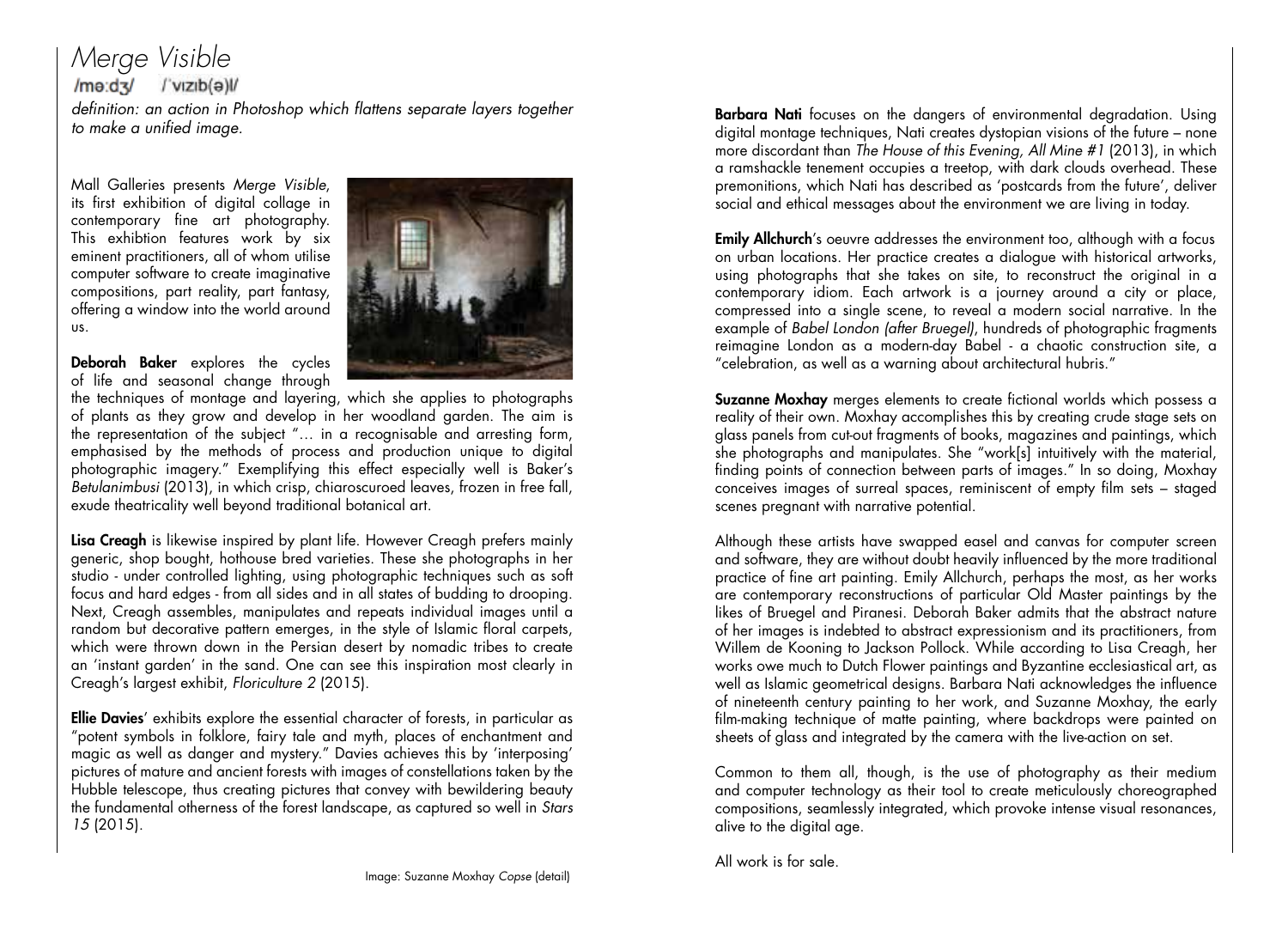

"Within my work I use photography to reconstruct Old Master paintings and prints to create contemporary narratives. My starting point is an intensive encounter with a city or place, to absorb an impression and gather a huge image library. From this resource, hundreds of photographs are selected and meticulously spliced together to create a seamless new 'fictional' space. The resulting photographic images have a resonance with place, history and culture, and deal with the passage of time and the changes to a landscape, fusing contemporary life with a sense of history.

Presenting the work as lightboxes maximises their theatricality, and creates a window into another world."

Babel London (after Bruegel) [2015] (detail)<br>Transparency on bespoke LED lightbox<br>125 x 148.5 x 8.3 cm Transparency on bespoke LED lightbox*Babel London (after Bruegel)*125 x 148.5 x 8.3 cm (2015) (detail)

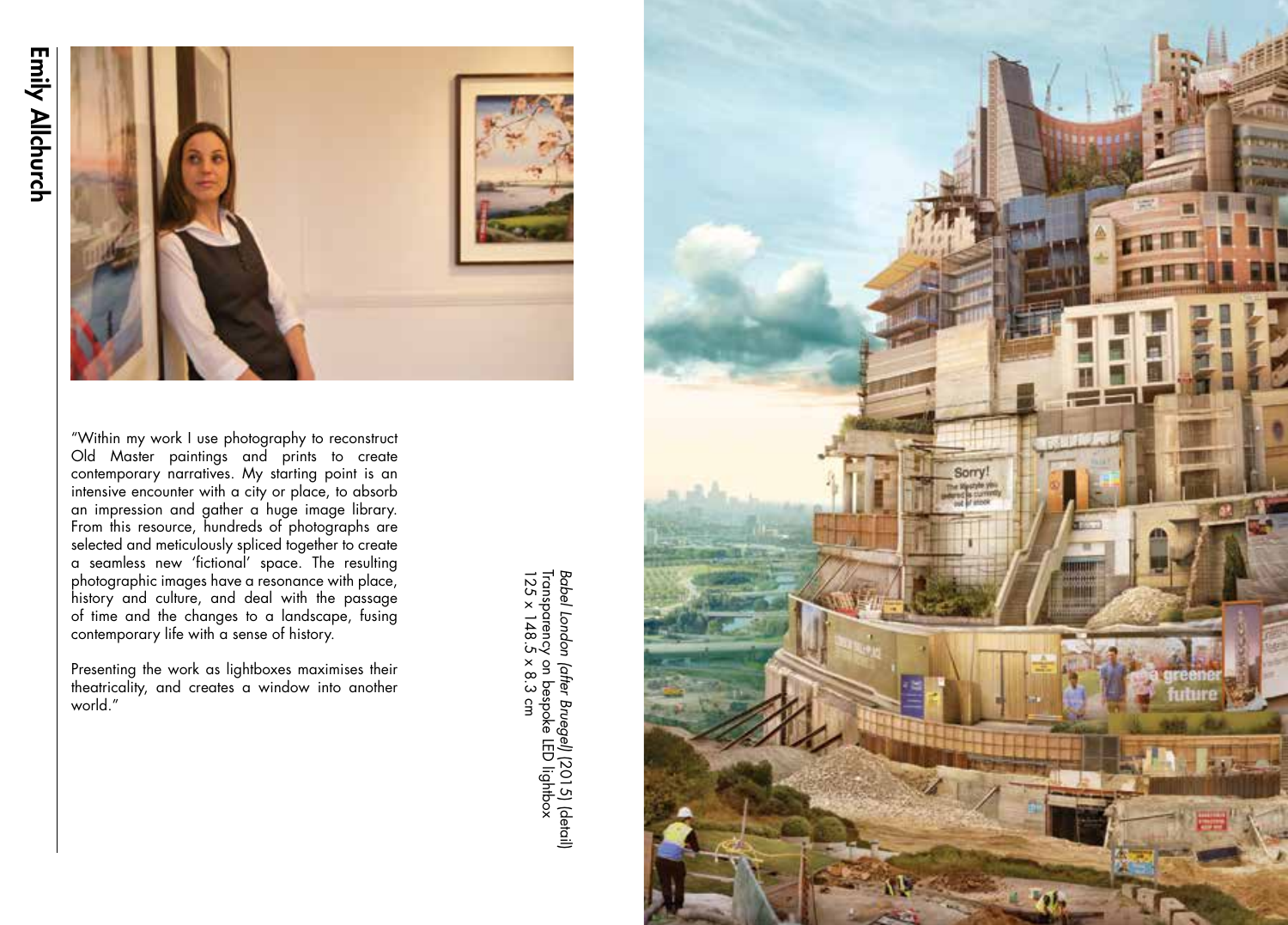

"The aim of this work is to represent the experience and effect of simply 'being' in the garden. For me, this was essentially inspiring, and emphasised an increased awareness of my fragility and insignificance. Inevitably, I am aware that these images also reference issues of environmental concerns, together with plant identification and classification."

> Betulanumbusi (2013) (detail)<br>Digital photo<br>84.1 x 118.9 x 5 cm 84.1 x 118.9 x 5 cm Digital photo *Betulanumbusi* (2013) (detail)

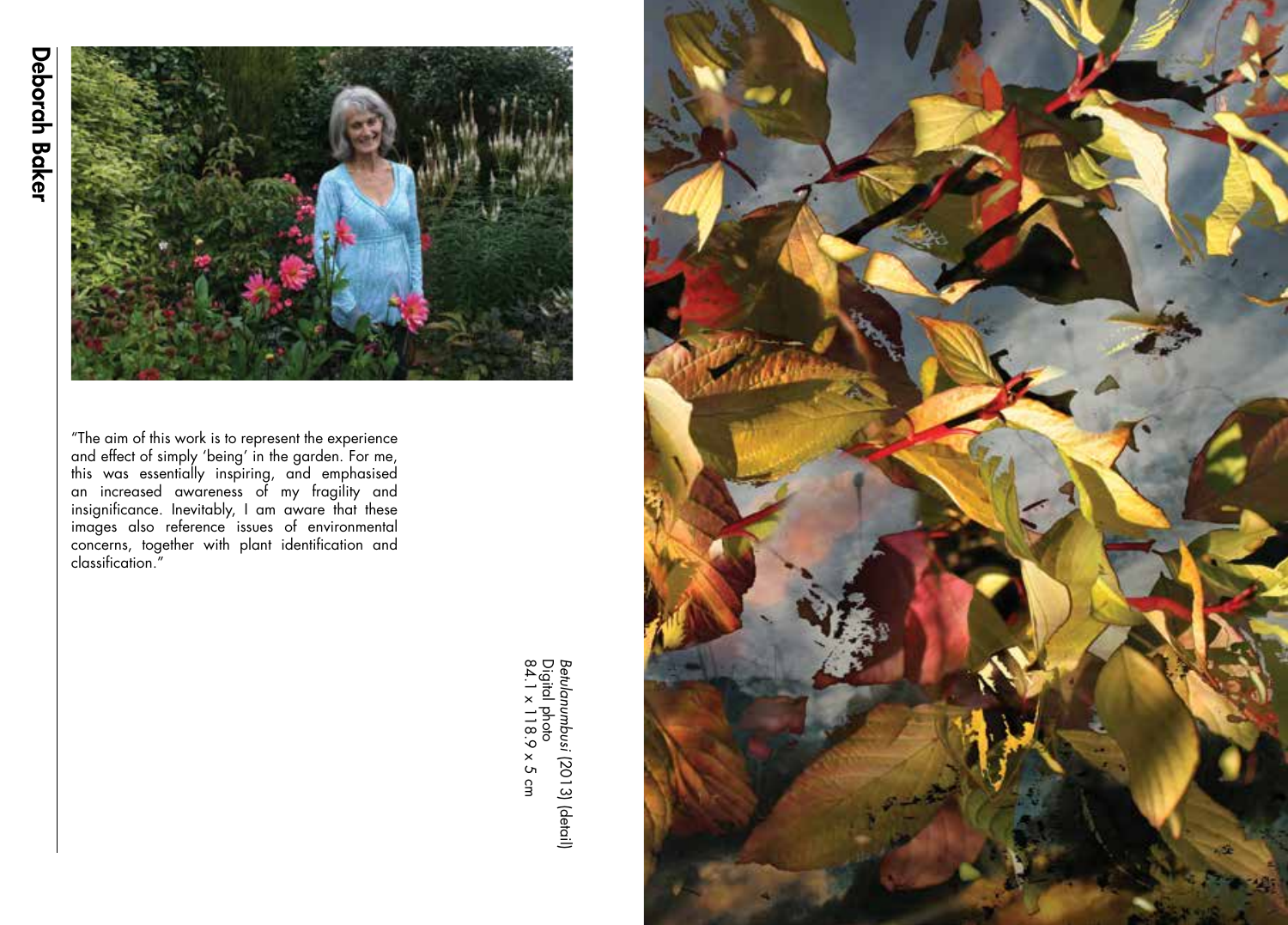

"To make this work, individual shots of flowers are taken with controlled lighting in a studio context. The flowers are mainly generic, shop bought, hothouse bred varieties. It is important that they contain some perfect specimens, as might have been found in the mythic Garden of Eden "before the fall". As with botanical studies, flowers are shot from all sides and in all states of budding to drooping.

Photographic techniques such as soft focus and hard edges create a sense of distance and deep space, as well as the illusion of depth. These individual images are then manipulated, assembled and painstakingly repeated using a unique method that emulates a pattern, whilst remaining visually random."

Floriculture 2 (2015) (detail)<br>Digital C+ype on Kodak Endura paper<br>165 x 254 x 4 cm Digital C-type on Kodak Endura paper *Floriculture 2* (2015) (detail) 165 x 254 x 4 cm

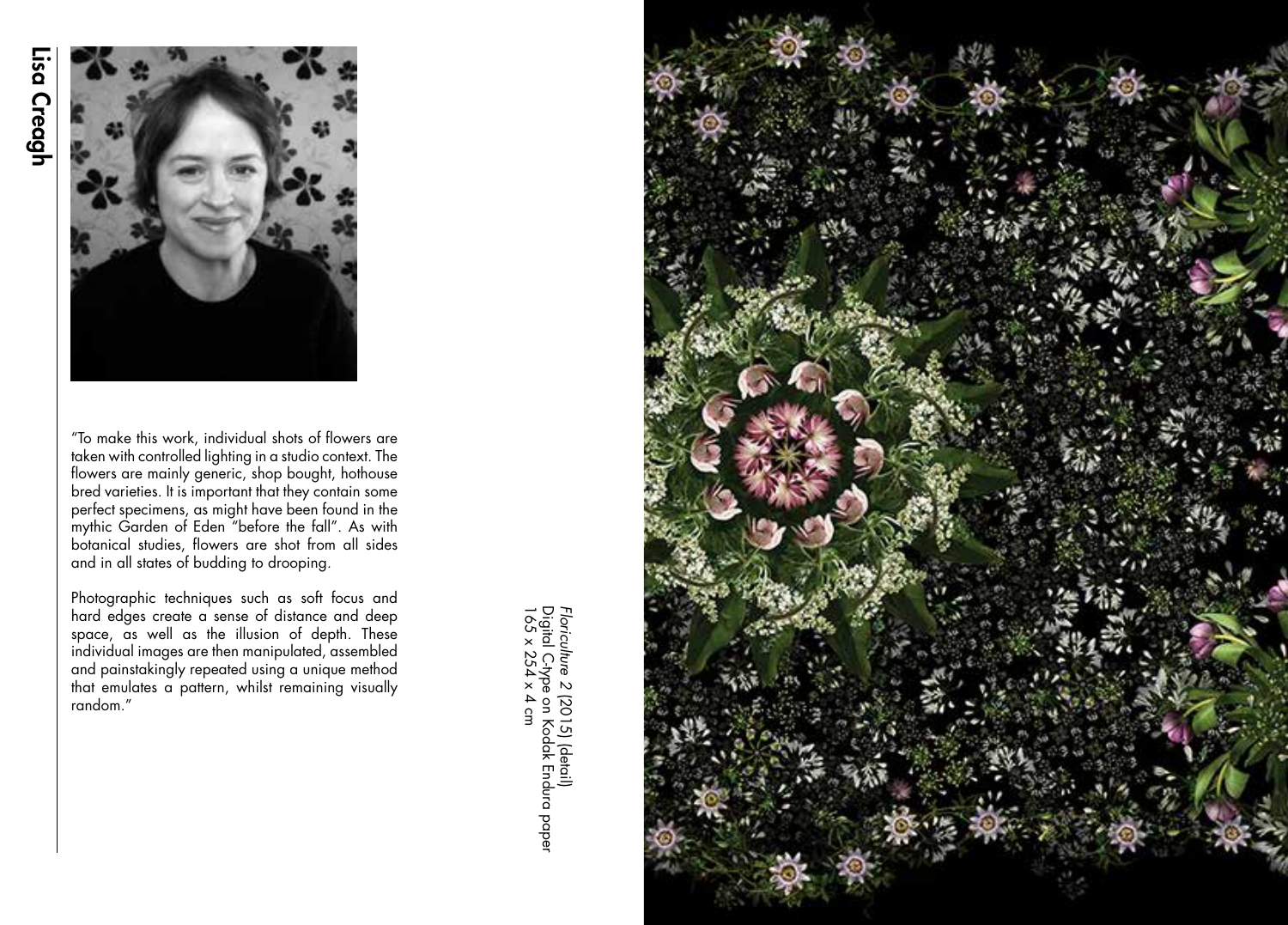

"These altered landscapes operate on a number of levels. They are a reflection of my personal relationship with the forest, a meditation on universal themes relating to the psyche and call into question the concept of landscape as a social and cultural construct. Most importantly they draw the viewer into the forest space, asking them to consider how their own identity is shaped by the landscapes they live in."

> *Stars 15* Photography (2015) (detail) 85 x 125 x 5 cm

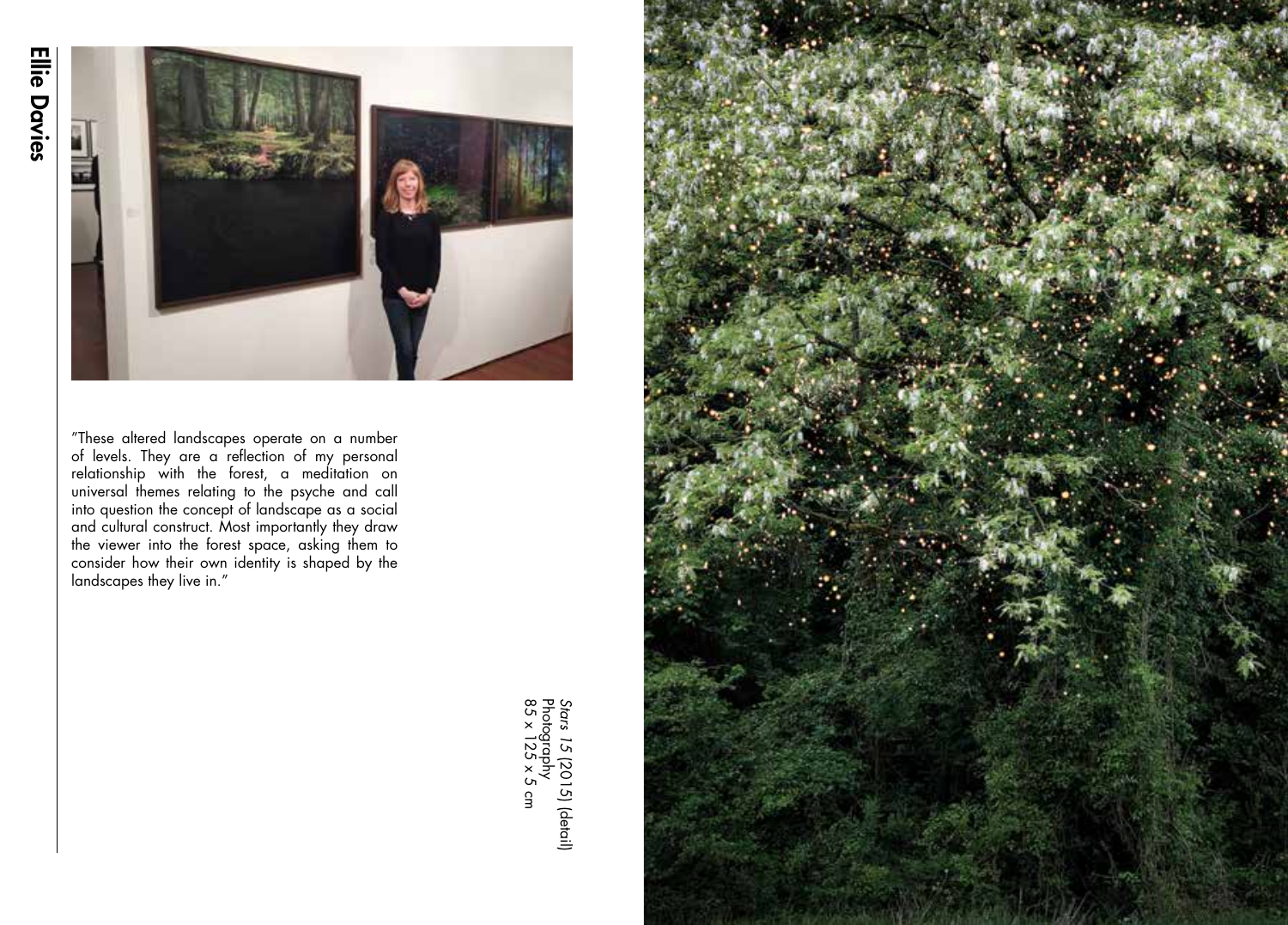

"My work developed from an interest in the constructed worlds of film, where natural and artificial elements are merged by the camera to draw the viewer into a fictional world. Drawing from an archive of collated material, I create intricate photomontages which are reminiscent of empty sets – staged scenes with a sense of narrative potential. My source material is drawn from an archive of collected imagery – from mid-century books and magazines to contemporary found photographs as well as my own photographs and small paintings. Referencing certain pictorial and filmic conventions, I attempt to reveal the uneasy, unsettling, unreal elements of the appropriated imagery I use."

*Dais [2016) (detail)<br>Archival pigment on photorag<br>71 x 84 cm*  (2016) (detail) 71 x 84 cm Archival pigment on photorag

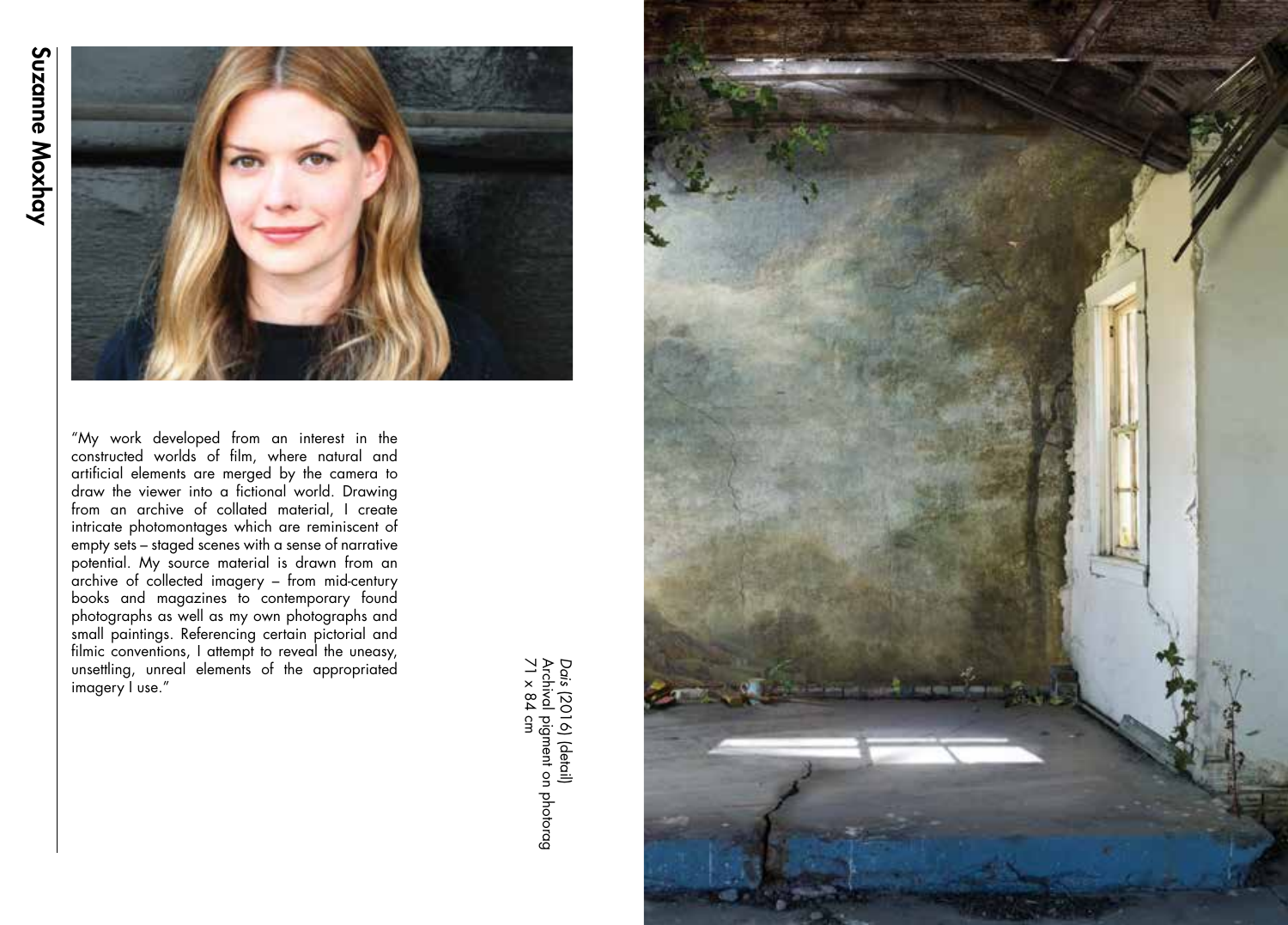

Barbara Nati's oeuvre lies beyond what is commonly intended as photography, mostly standing out for its estranging effect. Her profoundly lyric investigation takes shape through a wise and skilful use of digital and technological tools. Her language always hovers between poetic and ironic, delivering essential social and ethical messages, with a particular focus on environmental issues … Every setting, as a matter of fact, invites the viewer to look again at those things we take for granted and unleashes a visceral response by the viewer who is asked for a rational interpretation through a gloomy metaphor of the upcoming future.

The House of this Evening, All Mine #1 (2013) (detail)<br>Digital collage on Kodak Metallic<br>125 x 75 cm Digital collage on Kodak Metallic *The House of this Evening, All Mine #1*125 x 75 cm (2013) (detail)